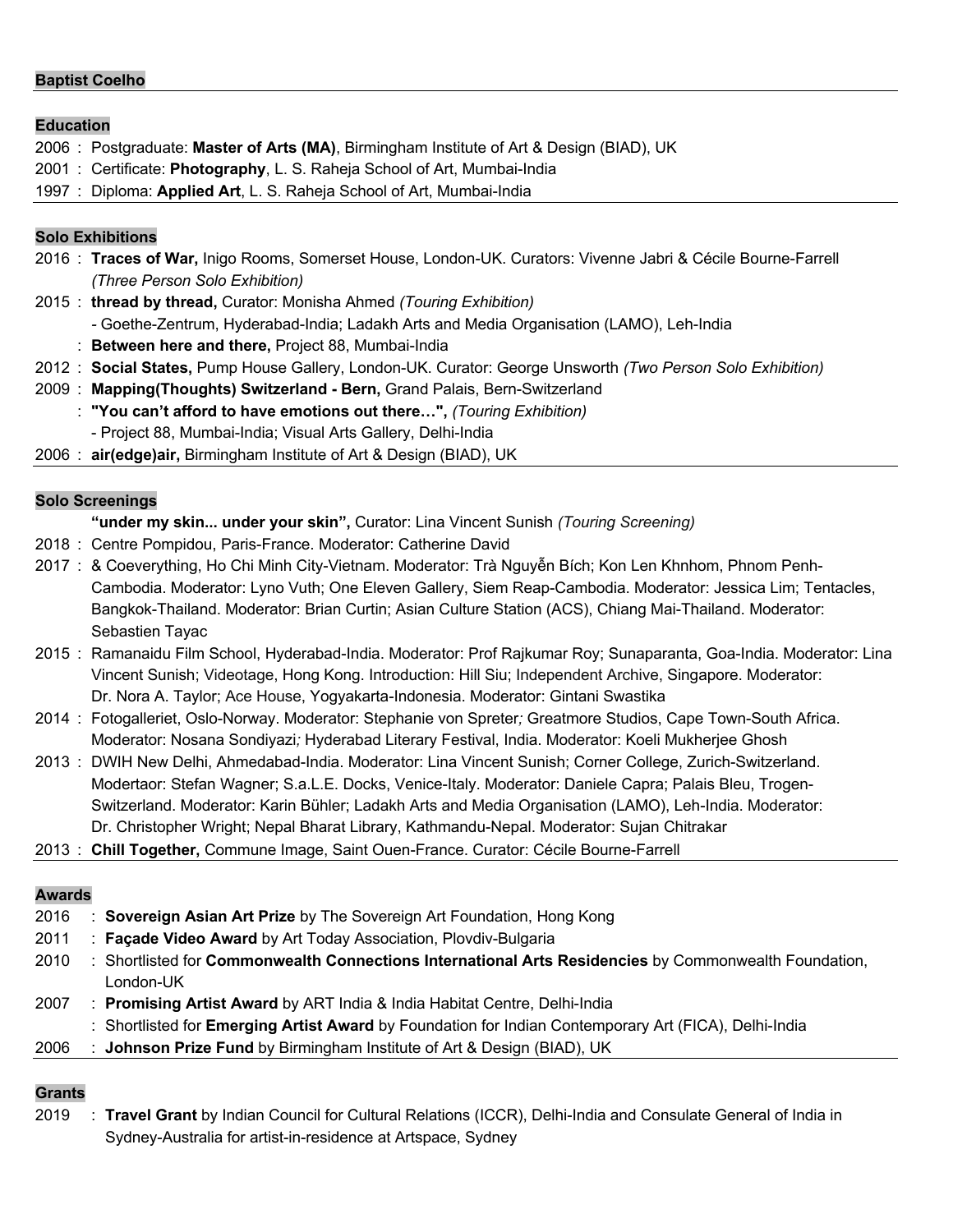- : **Travel Grant** by Institut Français India for artist-in-residence at Cité Internationale des Arts, Paris-France
- 2018 : **Travel Grant** by New Art Exchange, Nottingham-UK for research in Ladakh-India
- 2015-16: **Artist-in-Residence Grant** by the Leverhulme Trust, London-UK
- 2015 : **Exhibition Grant** by Goethe-Institut / Max Mueller Bhavan, India and Inlaks Shivdasani Foundation, Mumbai-India for the Solo Exhibition, thread by thread
- 2013 : **Production Grant** by Buchet Ponsoye Foundation, Paris-France; Espace Synesthésie, St Denis-France and TRIAD, London-UK for the video, Une pièce de monnaie de Monsieur Risso
- 2012 : **Travel Grant** by Indian Council for Cultural Relations (ICCR), Delhi-India for artist-in-residence at Centre International d'Accueil et d'Echanges des Récollets, Paris-France
	- : **Production Grant** by Motiroti, London-UK for the video, Cross-Legged
- 2006 : **Johnson Prize Fund** by Birmingham Institute of Art & Design (BIAD), UK

### **Group Exhibitions**

- 2019 : **Correspondance #3,** Cité Internationale des Arts, Paris-France. Juried Selection : **One Night Stand,** Cité Internationale des Arts, Paris-France. Curator: Amin Gulgee
- 2017 : **Unspoken Void - A Dialogic Inquiry into Minor Architecture,** O.P. Jindal Global University, Sonipat-India. Curators: O.P. Jindal University.
	- : **The Utopian Gap - Technology Art and Gender**, State Gallery of Art, Hyderabad-India. Curator: Georgina Maddox
- 2016 : **Root of New**, Botanic Garden of the Moscow State University, The Apothecarie's Garden, Russia. Curators: Anna Dorofeeva & Marina Guseva
	- : **2016 Sovereign Asian Art Prize,** Hong Kong, Juried Selection *(Touring Exhibition)*
		- The James Christie Room; The Rotunda; Four Seasons Hotel, Hong Kong
- 2015 : **Vanishing Point,** Beit HaGefen Art Gallery Arab-Jewish Culture Center, Haifa-Israel. Curator: Or Tshuva
	- : **My Memory, Your History: Narratives of the North,** Birla Academy of Arts & Culture, Calcutta-India. Curator: Priya Pall
- 2014 : **OFF the wall** by Good Homes India Magazine at Sir J J School of Art, Mumbai-India. Curator: ArtOxygen
	- : **Remove Clothes** by LINK, Fonds de donation contre le sida at PIASA, Paris-France. Juried Selection
	- : **Prague Pride: East Side Story,** Karlin Studios, Prague-Czech Republic. Curators: Serena Fanara, Giulia Gueci & Michal Novotný
	- : **Textile Languages,** Thalie Art Project, Brussels-Belgium. Curator: Nathalie Guiot
	- : **Citizens of Time,** Dhaka Art Summit, Bangladesh. Curator: Veeranganakumari Solanki
	- : **Urbanscapes** by Galerie De' Arts at 1 MG Mall, Bangalore-India
- 2013 : **Imagining the Past, Envisioning the Future,** Heritage Transport Museum, Gurgaon-India. Curator: Priya Pall
	- : **Listen Up** by Exhibit320 at Select Citywalk Mall, Delhi-India. Curators: Diana Campbell Betancourt & Tim Goossens
	- : **Portrait in the Moving Image,** Jönköpings Läns Museum, Jönköping-Sweden & Vandalorum, Värnamo-Sweden. Curator: Time Reed
	- : **En Diálogo con la Mar,** Museo de la Ciudad, Cuernavaca-Mexico. Curator: Anne-Marie Melster
	- : **Le Mai Qui Te Plaît 4,** Espace Synethésie, Saint-Denis-France. Curators: Anne-Marie Morice & Cécile Bourne-Farrell
	- : **Mapping Old Town,** Ladakh Arts and Media Organisation (LAMO), Leh-India. Curators: LAMO Team
	- : **No Less A Drawing,** Project 88, Mumbai-India. Curator: Prajna Desai
	- : **ARTFare** by Project 88 & Ashiesh Shah Architecture + Design at Pali Village Cafe, Mumbai-India
- 2012 : **Inauguration de Synesthésie,** Espace Synethésie, Saint-Denis-France. Curator: Anne-Marie Morice
	- : **Creative India at CASS Sculpture Foundation**, CASS Sculpture Foundation, Goodwood-UK. Curator: Claire Shea
	- : **Le Mai Qui Te Plaît 3,** Espace Synethésie, Saint-Denis-France. Curators: Anne-Marie Morice & Cécile Bourne-Farrell
	- : **48Sheet,** EC-Arts, Birmingham-UK. Juried Selection
	- : **Transformations,** Curator: Shilpa Gupta *(Part of Indian Highway VI - Touring Exhibition)*
	- Ullens Center for Contemporary Art, Beijing-China
	- : **Slipping Through the Cracks,** Latitude 28, Delhi-India. Curator: Meera Menezes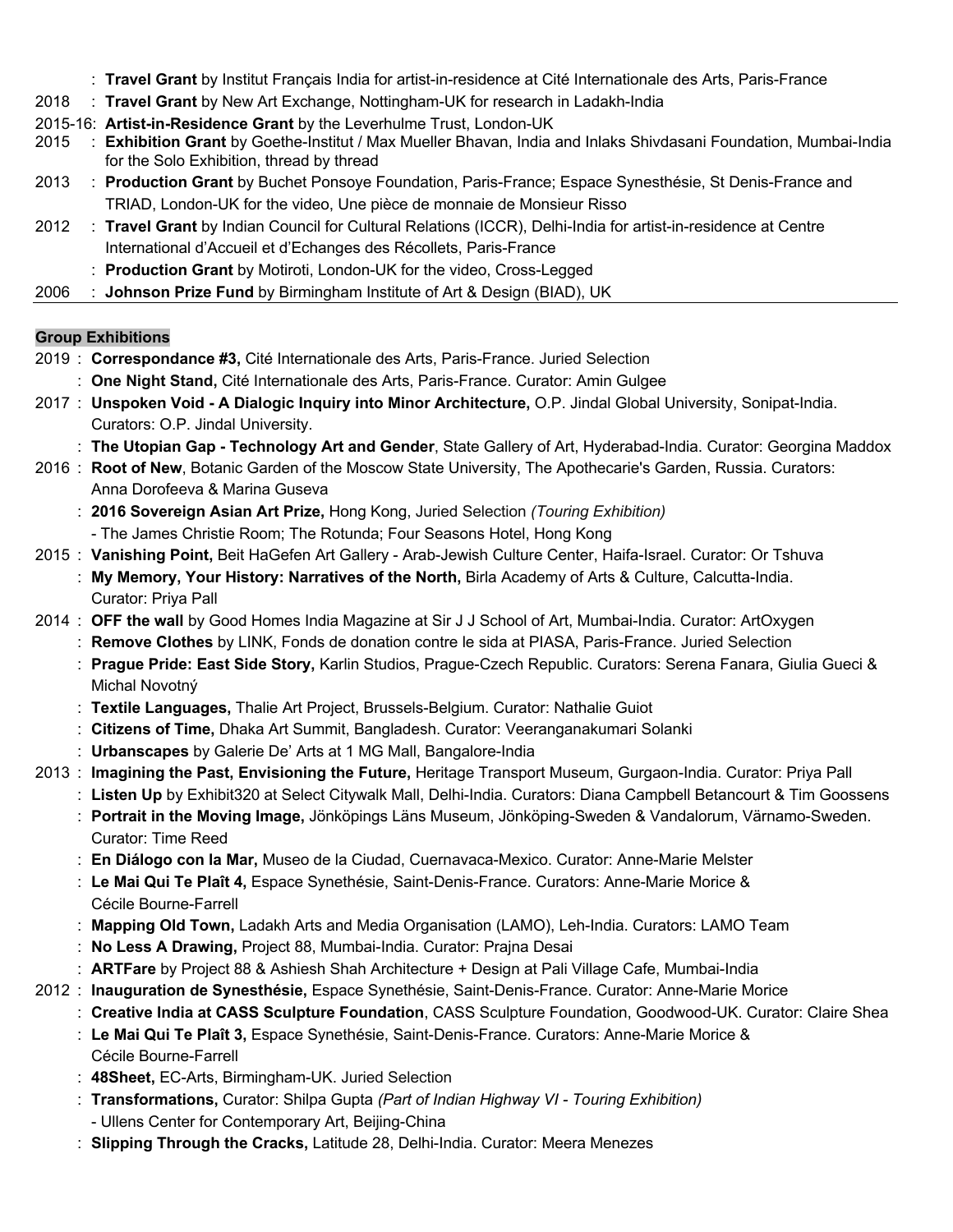- 2011 : **Generation in Transition,** Curator: Magda Kardasz *(Touring Exhibition)*
	- Zacheta National Gallery of Art, Warsaw-Poland; Contemporary Art Centre, Vilnius-Lithuania
	- : **Transformations,** Curator: Shilpa Gupta *(Part of Indian Highway IV & V - Touring Exhibition)*
		- Musée d'art contemporain de Lyon (MAC), France; Museo nazionale delle arti del XXI secolo (MAXXI), Rome-Italy
	- : **Façade Video Festival,** Art Today Association, Plovdiv-Bulgaria. Juried Selection
	- : **I am here,** Jaaga, Bangalore-India. Curator: Lina Vincent Sunish
- 2010 : **The Flower of May,** Gwangju Museum of Art & Kuntshalle Gwangju-South Korea. Curator: Yongwoo Lee *(30th Anniversary of Gwangju Democratization Movement)*
	- : **Indian Highway - Contemporary Indian Video,** Reykjavik Art Museum, Iceland. Curator: Hafthor Yngvason
	- : **Transformations**, Curator: Shilpa Gupta *(Part of Indian Highway III - Touring Exhibition)*
		- HEART Herning Museum of Contemporary Art, Denmark
	- : **India Awakens. Under the Banyan Tree,** Essl Museum, Klosterneuburg-Austria. Curator: Alka Pande
	- : **Notes on (dis)appearance of the Real** by Shrine Empire Gallery at Stainless Gallery, Delhi-India. Curators: Meena Vari & Arvind Lodaya *(2nd Anniversary Exhibition)*
	- : **Your Dream Home - Bangalore,** 1.Shanthiroad, Bangalore-India
	- : **Say Everything,** Experimenter, Calcutta-India
	- : **Artunder 50** by Round Table India at Ragini Gallery, Delhi-India. Curator: Amit Kumar Jain
- 2009 : **Lo Real Maravilloso: Marvelous Reality** by Gallery Espace at Lalit Kala Akademi, Delhi-India. Curator: Sunil Mehra. *(20th Anniversary Exhibition)*
	- : **Living off the Grid,** Anant Art, Noida-India. Curator: Meera Menezes
	- : **Ctrl+Alt+Del** by Arushi Arts at Stainless Gallery, Delhi-India. Curator: Amit Kumar Jain *(10th Anniversary Exhibition)*
	- : **Re-visioning Materiality-II,** Gallery Espace, Delhi-India. Curator: Vibha Galhotra
	- : **Immersions - The White Cube Project,** Anant Art, Delhi-India. Curator: Deeksha Nath
	- : **Caturday is Cleaning Day,** The Loft, Mumbai-India. Curator: Gitanjali Dang
	- : **Unstill,** Seven Art Gallery, Delhi-India
	- : **Urban Changes** by Goethe-Institut, Mumbai-India. Curator: Andrea Kuenzig *(Touring Exhibition)* - Kalakriti Art Gallery, Hyderabad-India; Rachna Sansand Institute, Mumbai-India
- 2008 : **Still Moving Image,** Devi Art Foundation, Gurgaon-India. Curator: Deeksha Nath *(Inaugural Exhibition)*
	- : **Outer Circle,** Arts I, Delhi-India. Curators: Dr. Alka Pande & Mukesh Panika *(Inaugural Exhibition)*
	- : **Urgent: 10ml of Contemporary Needed!** by Foundation for Indian Contemporary Art (FICA) at Travencore Art Gallery, Delhi-India. Juried Exhibition
	- : **Click! Contemporary Photography in India,** Curators: Sunil Gupta & Radhika Singh *(Touring Exhibition)*
		- Grosvenor Gallery, London-UK; Vadehra Art Gallery, Delhi-India
	- : **Recent Works,** Project 88, Mumbai-India
	- : **Urban Changes** by Goethe-Institut, Mumbai-India. Curator: Andrea Kuenzig *(Touring Exhibition)*
	- Max Muller Bhavan, Pune-India & Delhi-India; Goethe-Institut, Bangalore-India, Chennai-India, Karachi-Pakistan & Colombo-Sri Lanka
- 2007 : **Autoportraits - Queering The Lens,** The Attic, Delhi-India. Curator: Sunil Gupta
	- : **The Peace Project,** Museum of Contemporary Art Denver, Colorado-USA. Curator: Judy Hussie Taylor *(Online Exhibition)*
	- : **Urban Changes** by Goethe-Institut, Mumbai-India. Curator: Andrea Kuenzig *(Touring Exhibition)*
	- Cymroza Art Gallery, Mumbai-India
- 2006 : **MA Show,** Birmingham Institute of Art & Design (BIAD), UK

# **Live Performances**

# 2019 : **They agreed to eat biscuits and European bread, but our regiment refused**

- Cité Internationale des Arts, Paris-France; with artist talk at SH Ervin Gallery, Sydney-Australia, Moderator: Prof Joanna Bourke; with artist talk at Australian Catholic University (ACU), Sydney-Australia, Moderator: Lachlan **Warner**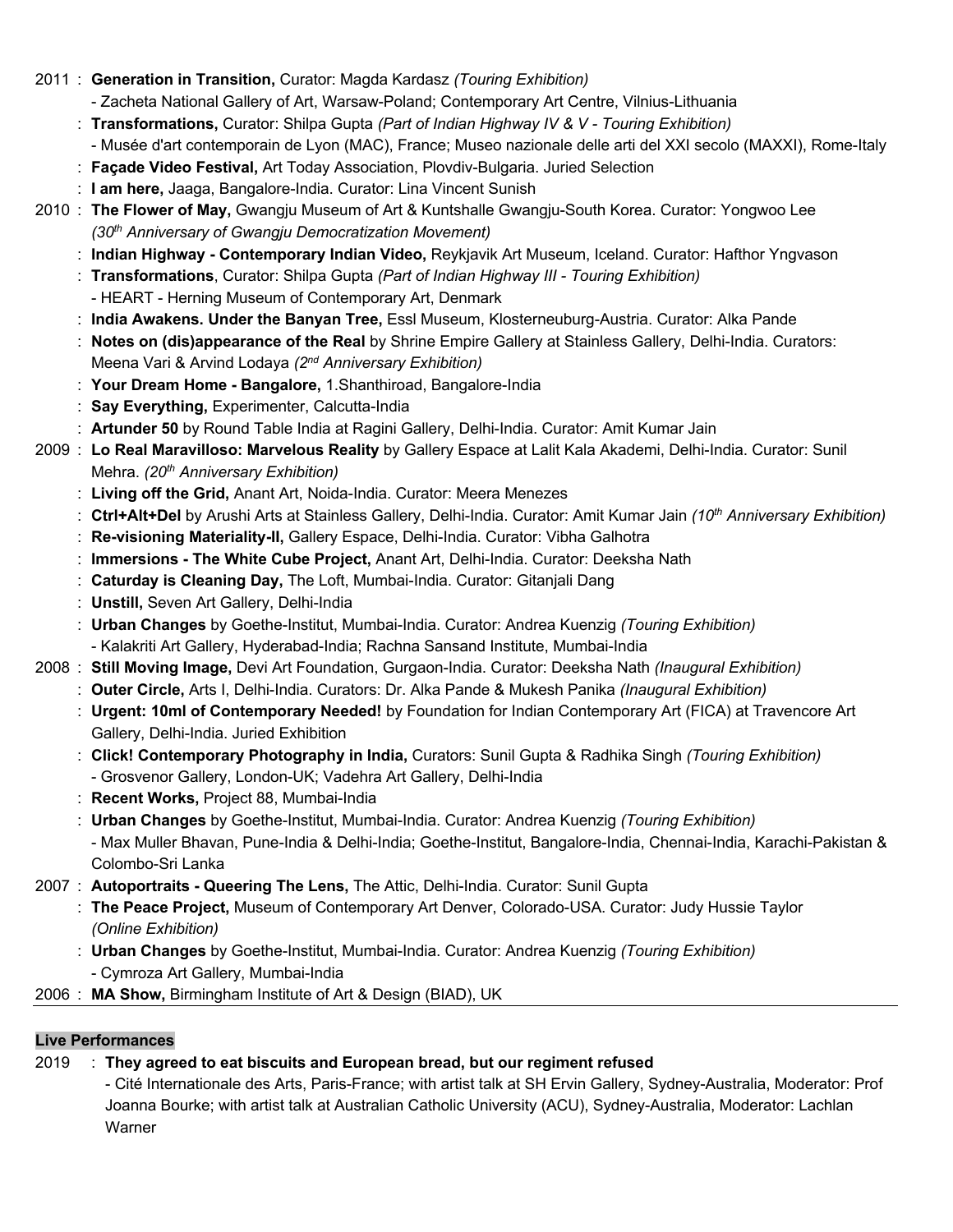2018 : **What have we done for you?** & **Restage**

- with artist talk at Centre Pompidou, Paris-France, Moderator: Catherine David; with artist talk at New Art Exchange, Nottingham-UK, Moderator: Sooree Pillay

2011 : **"What have I done to you?"** & **"Why is he here?",** Pump House Gallery, London-UK

# **Residencies, Open Studios & Workshops**

- 2019 : **Artist-in-Residence** at NTU Centre for Contemporary Art Singapore *(upcoming)*
	- : **Artist-in-Residence** at Cité Internationale des Arts, Paris-France. Supported by Institut Français India
	- : **Artist-in-Residence** at Artspace, Sydney-Australia. Supported by Indian Council for Cultural Relations (ICCR), Delhi-India and Consulate General of India in Sydney-Australia
- 2018 : **Artist-in-Residence** at School of Arts and Humanities, O.P. Jindal Global University, Sonipat-India
- : **Digital Workshop** at Uttarayan Art Foundation, Vadodara-India
- 2017 : **Workshop & Open Studios** at Khoj International Workshop, Goa-India
- 2015-16: **Leverhulme Artist-in-Residence** at the Department of War Studies, King's College London, UK. Supported by the Leverhulme Trust, Department of War Studies and Cultural Programming at King's College London & the Delfina Foundation, UK
- 2014 : **Artist-in-Residence & Open Studios** at Abhisaran, Vijayanagar-India. Supported by JSW Foundation, Mumbai-India
- 2012 : **Artist-in-Residence & Open Studios** at Centre International d'Accueil et d'Echanges des Récollets, Paris-France. Supported by Mairie de Paris, Institut Français and Espace Synethésie, France & Indian Council for Cultural Relations (ICCR), Delhi-India
	- : **Artist-in-Residence** at Art Today Association, Plovdiv-Bulgaria
- 2011-12: **Artist-in-Residence** at Delfina Foundation, London-UK. Supported by Creative India Foundation, Hyderabad-India & Pump House Gallery, London-UK
- 2011 : **Artist-in-Residence** at Ladakh Arts and Media Organisation (LAMO), Leh-India
- 2010 : **Artist-in-Residence** at 1.Shanthiroad, Bangalore-India
- 2009 : **Artist-in-Residence & Open Studios** at PROGR, Bern-Switzerland. Supported by Pro Helvetia, Swiss Arts Council, Delhi-India
- 2007 : **Looking at a Place** Video Editing Workshop conducted by Open Circle, Mumbai-India
	- : **Urban Changes** Photography Workshop conducted by Andrea Kuenzig for Goethe-Institut, Mumbai-India
		- : **Mumbai-Berlin Public Art Project** conducted by Open Circle, Mumbai-India & Skulpturenpark Berlin-Zentrum,
		- Germany

# **Group Screenings**

- 2019 : **Artists Unite | Chitrakhana,** 15 August Park, Delhi-India. Curators: Sharmila Samant & Shaunak Mahbubani
- 2018 : **Usual/Unusual Escalations,** University of Arts, Kiev-Ukraine. Curator: Wilfried Agricola De Cologne
	- : **Performance Art Screening,** Space 118, Mumbai-India. Curator: Madhu Das
- 2016 : **Ecology of Truth** by CologneOFF, Germany at State Darwin Museum, Moscow-Russia. Curator: Wilfried Agricola De Cologne
	- : **ARTPORT\_Cool Stories III** by ARTPORT at Socrates Sculpture Park, New York-USA. Juried Selection
	- **: In the Name of Truth: Time, Peace and Humanity** by CologneOFF, Germany at Torrance Art Museum, Los Angeles-USA**.** Curator: Wilfried Agricola De Cologne
- 2015 : **Body & Soul** by CologneOFF, Germany at FONLAD Digital Art Festival, Coimbra-Portugal. Curator: Wilfried Agricola De Cologne
- 2014 : **Continuum**. Curator: Unbound Studio *(Touring Screening)* - Studio 21, Calcutta-India; Shantiniketan, Calcutta-India
- 2013 : **Continuum,** Video Art Network Lagos, Nigeria. Curator: Unbound Studio
	- : **ikono On Air Festival**, Television Channels & Websites. Curator: Franck Barthelemy
	- : **ARTPORT\_Cool Stories II & III** by ARTPORT. Juried Selection *(Touring Screening)*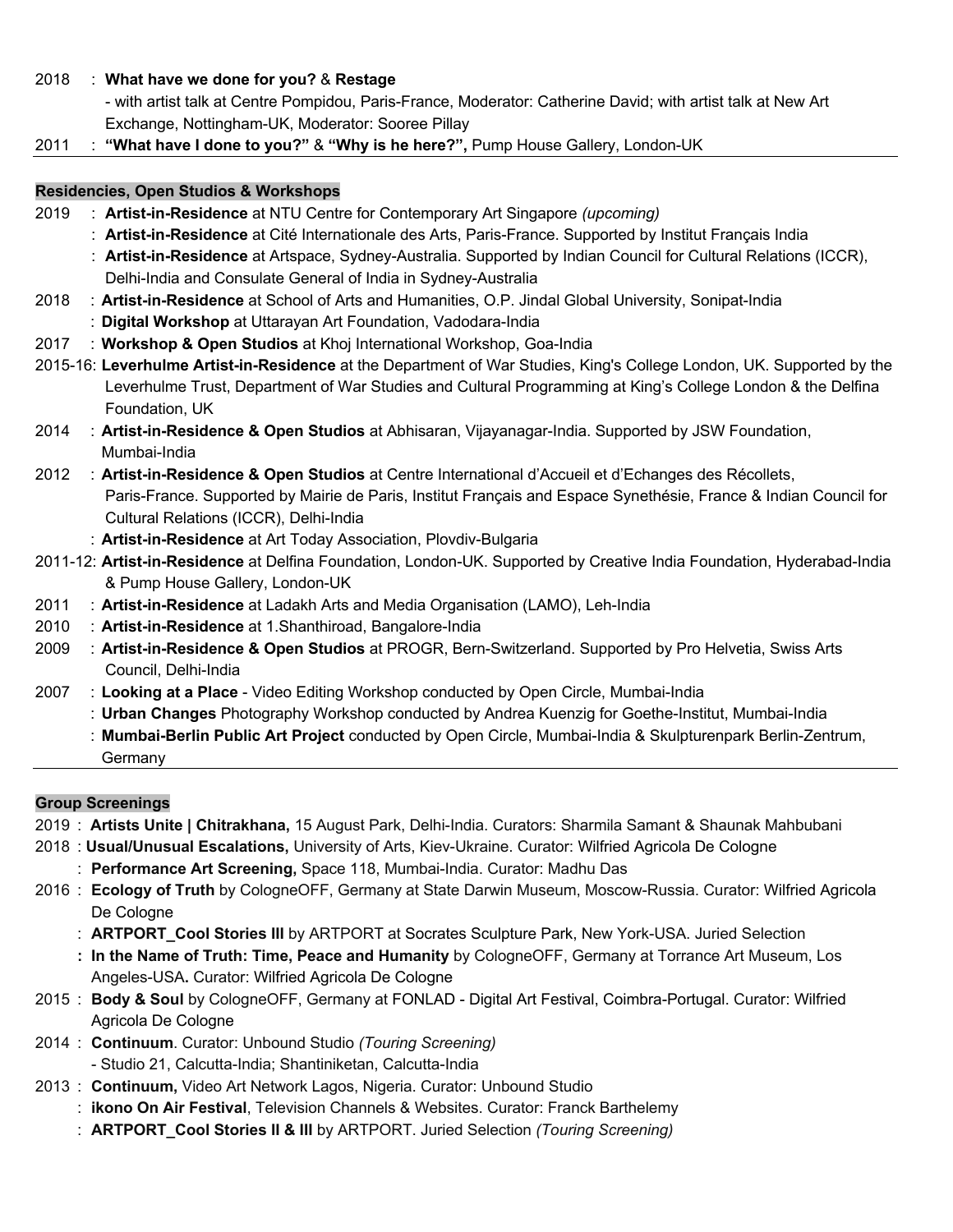- Filmambiente - Museu do Meio Ambiente, Rio de Janeiro-Brazil; Green Screen - The Film Society of Lincoln Center, New York-USA

- : **Commercial Break** by Garage Center for Contemporary Culture, Moscow-Russia. Curator: Neville Wakefield *(Touring Screening)*
	- Zona Maco Mexico Arte Contemporaneo by Anonymous Gallery & outdoor locations in Mexico City
- : **A Virtual Memorial Vilnius** by CologneOFF, Germany. Curator: Wilfried Agricola De Cologne *(Touring Screening)* - Jewish Culture & Information Center, Vilnius- Lithuania; Kedainiai Regional Museum, Lithuania
- 2012 : **Green Video Platform,** Arosita Gallery, Sofia-Bulgaria. Curators: Yovo Panchev, Nadezhda Jakova & Vanya Koubadiska
	- : **Video Art from India,** Belgrade Art Fair, Siberia. Curator: Aditi Kulkarni
	- : **Video Wednesdays ll Festival,** Gallery Espace, Delhi-India. Curator: Gayatri Sinha
	- : **ARTPORT\_Cool Stories III** by ARTPORT. Juried Selection *(Touring Screening)*
		- Global Eco Forum, Barcelona-Spain; Matadero, Madrid-Spain; Centro del Carmen, Valencia-Spain
	- : **1#minuteCOLOGNE** by CologneOFF, Germany. Curator: Wilfried Agricola De Cologne *(Touring Screening)* - BuSho - 8th Budapest Short Film Festival, Hungary; The Freedom of Memory - Meta House, Phnom Penh-Cambodia; Electrocuciones - Fundación FIART, Madrid-Spain; Video Art Festival Miden, Kalamata-Greece; International Short Film Festival, Prokuplje-Serbia

# 2011 : **Commercial Break** by Garage Center for Contemporary Culture, Moscow-Russia. Curator: Neville Wakefield *(Touring Screening)*

- Garage Projects, Venice-Italy; Bring to Light, New York-USA
- : **Square Eyes,** Curators: Janet McEwan & Sharmila Samant *(Touring Screening)*
- Cornwall Autonomous Zone, Cornwall-UK; Clark House Initiative, Mumbai-India
- : **Video Wednesdays ll**, Gallery Espace, Delhi-India. Curator: Gayatri Sinha
- : **Video Art from India,** Curator: Ambuja Magaji *(Touring Screening)* - Hera Gallery, Rhode Island-USA; Knight Campus Art Gallery, Rhode Island-USA
- : **ARTPORT\_Cool Stories III** by ARTPORT. Juried Selection *(Touring Screening)*
	- Swiss Architecture Museum, Basel-Switzerland; The Film Society of Lincoln Center, New York-USA; Sheila C. Johnson Design Center - Parsons The New School for Design, New York-USA
- : **ARTPORT\_Cool Stories II** by ARTPORT. Juried Selection *(Touring Screening)* - Big Screen Plaza, New York-USA; Cinema Planeta - International Environmental Film Festival, Cuernavaca-Mexico; FICMA - International Environmental Film Festival, Barcelona-Spain; Sheila C. Johnson Design Center - Parsons The New School for Design, New York-USA
- : **1#minuteCOLOGNE** by CologneOFF, Germany. Curator: Wilfried Agricola De Cologne *(Touring Screening)* - Shams - The Sunflower, Beirut-Lebanon; Waterpieces Contemporary Art & Video Art Festival, Riga-Latvia
- 2010 : **Frictive Familiarities**, Biografteatern Rio, Stockholm-Sweden. Curator: Diana Kaur

: **60X60 Secs** by Motiroti, London-UK. Curator: Ali Zaidi *(Touring Screening)* - Broadway Media Centre, Nottingham-UK; New Art Exchange, Nottingham-UK; Kala Sangham, Bradford-UK; Parramasala, Sydney-Australia

: **ARTPORT\_Cool Stories II** by ARTPORT. Juried Selection *(Touring Screening)*

- 2 Degrees of Separation - COP16 UN Climate Change Conference, Cancún-Mexico; International Youth Conference by UN - León-Mexico; Despierta! - La Casa Encendida, Madrid-Spain; Festival International de l'Image Environnementale, Paris-France

- : **Taboo! Taboo?** by CologneOFF V, Germany. Curator: Wilfried Agricola De Cologne *(Touring Screening)* - AllArtNow - International New Media Art Festival, Damascus-Syria; Fonlad - Digital Art Festival, Coimbra-Portugal; One Shot - International Short Film Festival, Yerewan-Armenia; Athens Video Art Festival, Greece; Oslo Screen Festival, Norway; CeC - Carnival of e-Creativity, Delhi-India
- 2009 : **Video Wednesdays**, Gallery Espace, Delhi-India. Curator: Arshiya Lokhandwala
	- : **Video Adda**, Gallery Espace, Delhi-India. Curator: Sharmila Samant
	- : **Video Lounge,** India Art Summit, Delhi-India. Curator: Priya Pall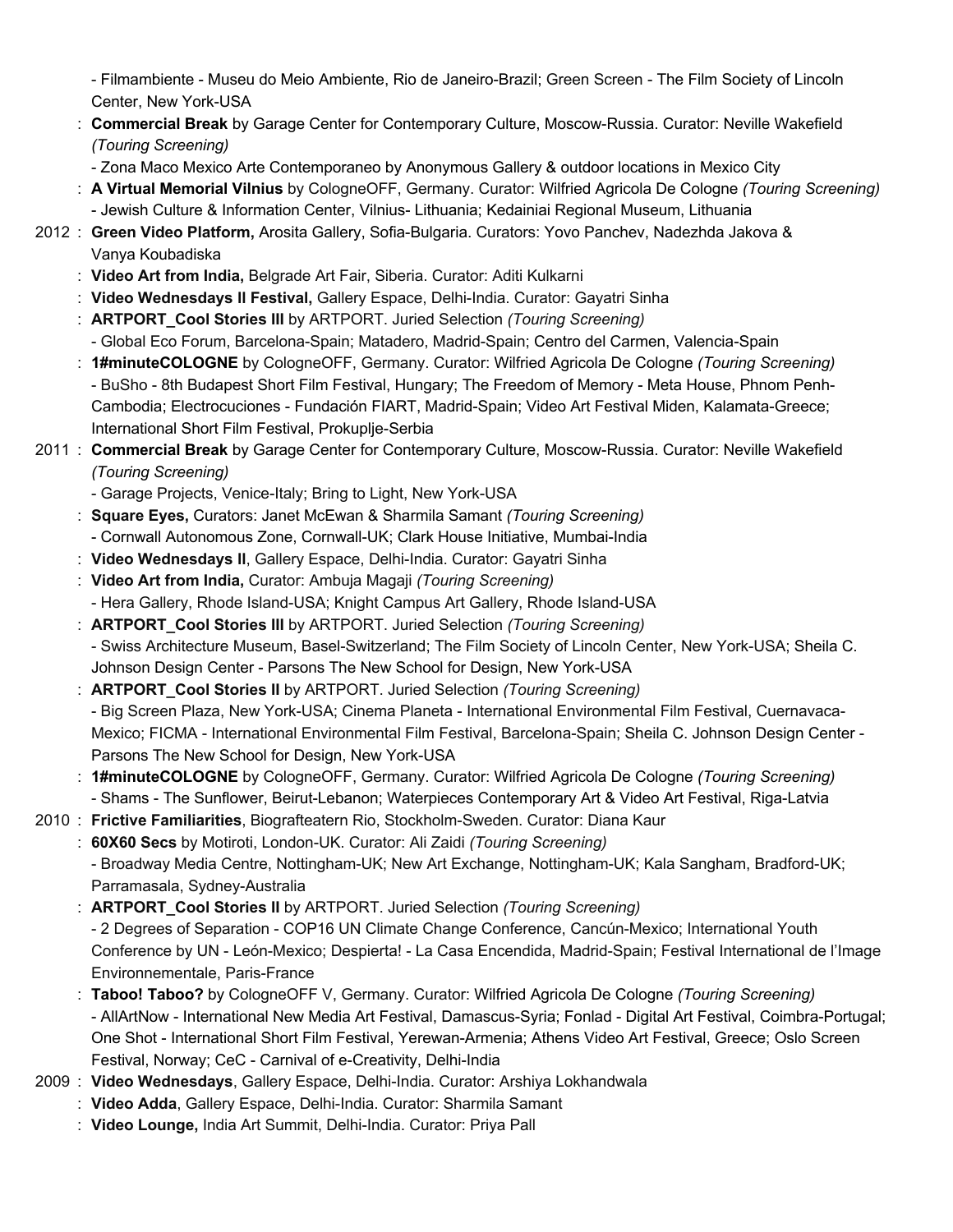: **60X60 Secs** by Motiroti, London-UK. Curator: Ali Zaidi *(Touring Screening)*

- East End Film Festival, London-UK; Simply Screen, London-UK; M.P. Birla Millennium Art Gallery, London-UK; Tanzfabrik Möckernstraße, Berlin-Germany; VM Art Gallery, Karachi-Pakistan; Rich Mix - East End Film Festival, London-UK; School of Oriental and African Studies (SOAS), London-UK; Bradford 1 Gallery, UK; Kara Film Festival, Karachi-Pakistan; British Council Library, Ahmedabad, Chandigarh, Chennai, Hyderabad, Delhi & Pune-India

- : **ARTPORT\_Cool Stories II** by ARTPORT. Juried Selection *(Touring Screening)* - Cine para el Cambio Climático - Centro Cultural Nou Octubre, Valencia-Spain; Hopenhagen - COP15 UN Climate Change Conference, Copenhagen-Denmark; Museu Valencià de la Il·lustració i de la Modernitat (MuVIM), Spain; Focus 09, Basel-Switzerland
- : **Taboo! Taboo?** by CologneOFF V, Germany. Curator: Wilfried Agricola De Cologne *(Touring Screening)* Rauland Kunstforening, Norway; MICROWAVE - New Media Arts Festival, Hong Kong; FONLAD - Digital Art Festival, Guarda-Portugal; Videoart Festival, Maracaibo-Venezula; BuSho - 5th Budapest Short Film Festival, **Hungary**
- 2008 : **Fixed Frame Film Festival**, KwaSuka Theatre, Durban-South Africa. Juried Selection

: **60X60 Secs** by Motiroti, London-UK. Curator: Ali Zaidi *(Touring Screening)* - The Shunt Lounge, London-UK; Vibe Gallery, London-UK; BBC Big Screens, UK-wide; Journo Junction - Kamala Nehru College, Delhi-India; James Beveridge Media Resource Centre - Jamia Millia Islamia University, Delhi-India; Get Shorty - Zee Studio, India; University of Karachi, Pakistan; Alhamra Cultural Complex, Lahore-Pakistan; National Art Gallery, Islamabad-Pakistan; Aicon Gallery, New York-USA

# **Artist Talks, Panel Discussions & Miscellaneous**

2018 : Panel Discussion on 'Being Brown', at New Art Exchange, Nottingham-UK. Moderator: Skinder Hundal

- : Paper 'Nowhere but here. Deconstructing the traces of conflict and war with artist Baptist Coelho's works' copresented with Dr. Cathrine Bublatzky at SOAS University of London, UK
- : Participant at Art, Materiality and Representation a conference by the Royal Anthropological Institute, The Department of Africa, Oceania and the Americas of the British Museum and the Department of Anthropology at SOAS University of London, UK
- : Artist Talk at University of Sussex, Brighton-UK. Moderator: Prof Nicholas Till
- : Artist Talks at O.P. Jindal Global University, Sonipat-India. Moderator: Achia Anzi & Premjish Achari
- : Participant at 2<sup>nd</sup> Undergraduate Research Conference, O.P. Jindal Global University, Sonipat-India.
- : Artist Talk at Ambedkar University Delhi, India. Moderator: Abeer Gupta
- : Artist Talk at Centre Pompidou, Paris-France. Moderator: Inès Bouaillon
- 2017 : Artist Talk at Nhà Sàn Collective, Hanoi-Vietnam. Moderator: Quyên Nguyen
	- : Artist Talk at Hoa Sen University, Ho Chi Minh City-Vietnam. Moderator: Nguyen Thuc Hien
	- : Artist Talk at Faculty of Fine Arts, Chiang Mai University, Thailand. Moderator: Sebastien Tayac
	- : Artist Talk at Khoj International Workshop, Goa-India. Moderator: Rosalyn D'mello
- 2016 : Artist Talk, 'Mapping Traces of War by Baptist Coelho' at Pitt Rivers Museum, Oxford-UK. Moderator: Laura Peers
	- : Panel Discussion on 'Traces, Fragments and Landscapes of War', at King's College London, UK. Moderator: Cécile Bourne-Farrell.
		- : Participant at Traces of War: A Pre-Exhibition Symposium, Department of War Studies, King's College London, UK
		- : Panel Discussion on 'Identity: The Arts Hour', at BBC World Service, London-UK. Presenter: Nikki Bedi
		- : Artist Talk at King's College London, UK. Discussants: Vivenne Jabri & Cécile Bourne-Farrell
- 2015 : Panel Discussion on 'Border stories and the role of fabric', at
	- Goethe-Zentrum, Hyderabad-India. Moderator: Koeli Mukherjee Ghosh; Ladakh Arts and Media Organisation (LAMO), Leh-India. Moderator: Monisha Ahmed
	- : Artist Talk at School of Creative Media, City University of Hong Kong. Moderator: Dr. Tomas Laurenzo
	- : Artist Talk at LASALLE College of the Arts, Singapore. Moderator: Hazel Lim-Schlegel
	- : Artist Talk at Ark Galerie, Yogyakarta-Indonesia. Moderator: Alia Swastika
- 20015-11-07 : Artist Talk at École Mondiale World School, Mumbai-India. Moderator: Kavita Sukhani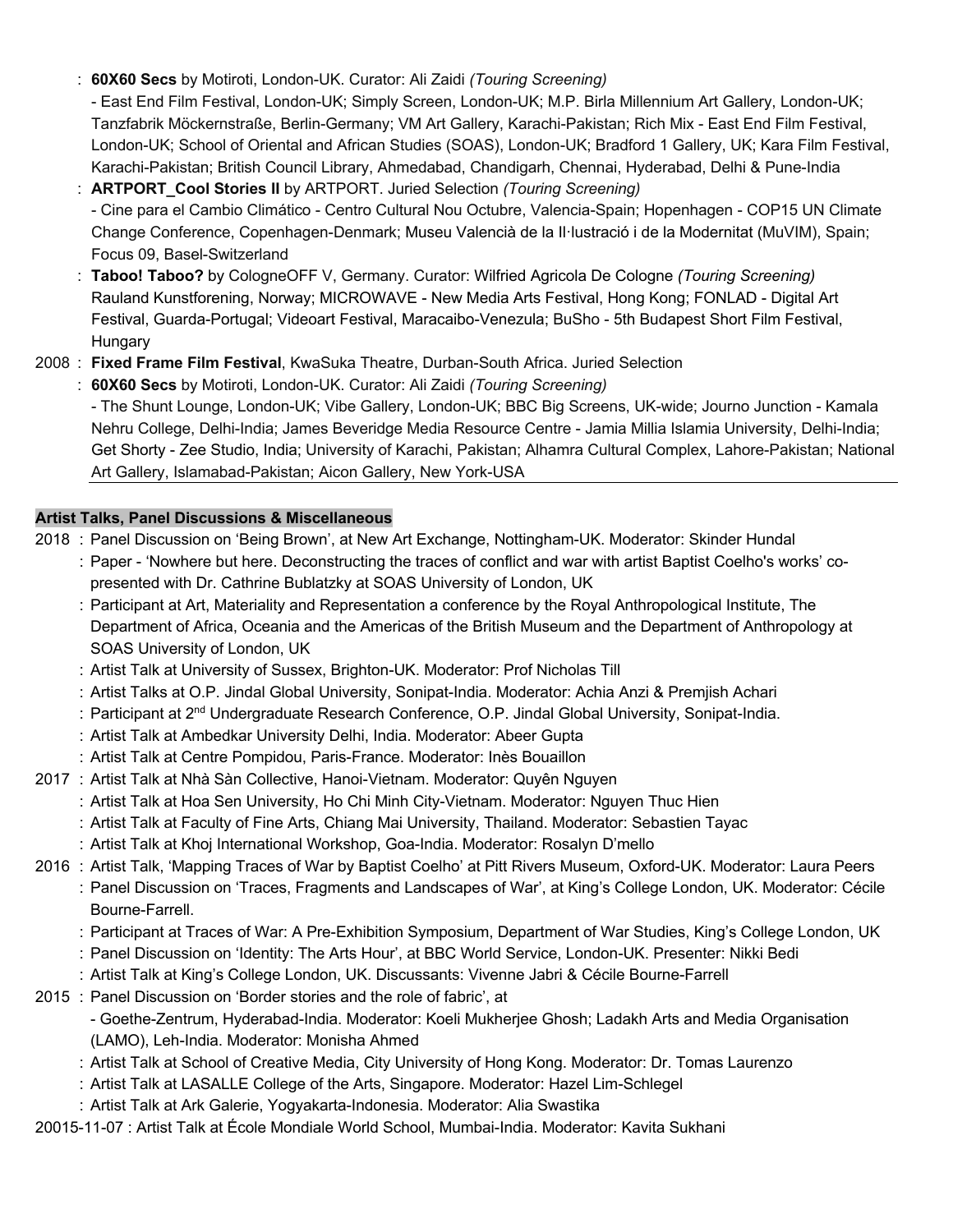## 2015-14 : Jury at Ecole intuit.lab, French Institute of Design & Communication, Mumbai-India

- 2014 : Artist Talk at Chhatrapati Shivaji Maharaj Vastu Sangrahalaya (CSMVS), Mumbai-India. Facilitator: Mohile Parikh Center, Mumbai-India Moderator: Deepanjana Pal
	- : Panel Discussion on 'Intersections with the Built and Natural Environments', at Sharjah Art Foundation, UAE. Moderator: Mo Ogrodnik
	- : Participant at Reversible: Narrating Identity from the Inside Out and Outside In at conference at NYU Abu Dhabi, UAE
	- : Artist Talk at Kaladham, Vijayanagar-India. Moderator: Amit Kumar Jain
	- : Artist Talk at Michaelis School of Fine Art, University of Cape Town, South Africa. Moderator: Katherine Bull
	- : Artist Talk at Department of Visual Arts, Stellenbosch University, South Africa. Moderator: Hentie van der Merwe
- 2012 : Artist Talk at School of Arts and Aesthetics at Jawaharlal Nehru University (JNU), Delhi-India
	- : Artist Talk at Centre International d'Accueil et d'Echanges des Récollets, Paris-France. Moderator: Cécile Bourne-Farrell
	- : Artist Talk at Art Today Association, Plovdiv-Bulgaria. Moderator: Emil Mirazchiev
	- : Artist Talk at National Academy of Art, Sofia-Bulgaria. Moderator: Vera Mlechevska
	- : Jury at Façade Video Festival, Art Today Association, Plovdiv-Bulgaria
	- : Artist Talk at Pump House Gallery, London-UK. Moderator: George Unsworth
	- : Artist Talk at Prague College, Prague-Czech Republic. Moderator: Krystof Kriz
- 2011 : Panel Discussion on 'Participatory Art Practice', at National Portrait Gallery, London-UK. Moderators: George Unsworth & Hammad Nasar
	- : Artist Talk at EC-Arts, Birmingham-UK. Moderator: Phil Thomson
	- : Artist Talk at Sotheby's Institute of Art, London-UK
- 2010 : Artist Talk at Zurich University of the Arts, Switzerland
	- : Panel Discussion on 'Alternatives to the emerging phenomena of market domination and the decline of art criticism', at Chonnam National University, Gwangju-South Korea. Moderator: Yongwoo Lee
		- : Panel Discussion on 'Enquiry and Search for a Democratic Art Form', at Emami Chisel Art, Calcutta-India. Moderator: Amit Mukhopadhya
		- : Artist Talk at Goethe-Institut, Mumbai-India. Moderator: Amrita Gupta Singh
		- : Artist Talks at Karnataka ChitraKala Parishath, Moderator: Anil Kumar HA; Srishti School of Art, Design & Technology & 1.Shanthiroad, Bangalore-India
- 2009 : Panel Discussion on 'Urban Changes', at Kalakriti Art Gallery, Hyderabad-India. Moderator: Amita Desai
- 2008 : Panel Discussion on 'Urban Changes', at Goethe-Institut, Delhi-India. Moderator: Romi Khosla
	- : Artist Talk at Sri Aurobindo Institute of Mass Communication, Delhi-India. Moderator: Shankhajeet De
	- : Guest Editor for I A quarterly newsletter by the India Habitat Centre, Delhi-India, 6, Issue 1
	- : Assisted Arcadia University, Philadelphia-USA for 'Visual Culture in India' A project of Arcadia University's Communications Program with Mohile Parikh Center, Mumbai-India
- 2007 : Facilitated Yoshishisa Nakano & Masayuki Yasuhara of Novaia Liustra, Japan for 'Café Liustra' (a site-specific installation) organised by Japan Foundation, Delhi-India & Open Circle, Mumbai-India
- 2006 : Artist Talk at Birmingham Institute of Art & Design (BIAD), UK. Moderator: Phil Thomson

### **Community Workshops**

## : **Paper Airplane Project**

- 2017 Sunshine Elementary School. Facilitator: Christina Noble Children's Foundation, Ho Chi Minh City-Vietnam
	- School of Joy, Siem Reap-Cambodia. Facilitator: Humanitus, Melbourne-Australia
- 2016 Senses, Al Noor Training Centre for Children with Special Needs, & Manzil Centre. Facilitator: Start, Dubai-UAE
	- Sajaya Young Ladies of Sharjah. Facilitator: Maraya Art Centre, Sharjah-UAE
- 2015 SD Tumbuh 2. Facilitator: Ark Galerie, Yogyakarta- Indonesia
- 2014 Tamanna School for Specially Abled Children & Jindal Vidya Mandir, Vijayanagar-India. Facilitator: JSW Foundation, Mumbai-India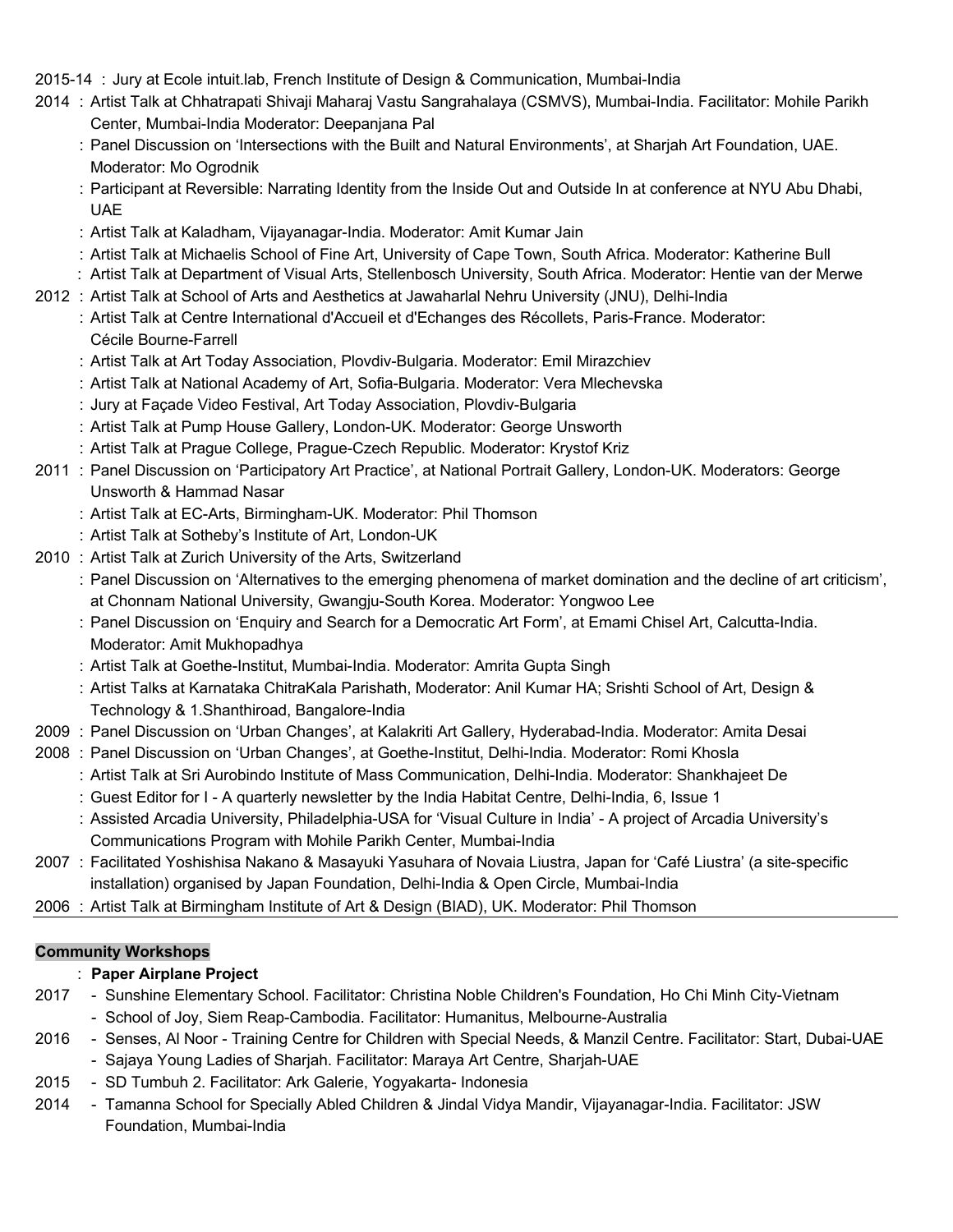- Møllergata Skole. Facilitator: Fotogalleriet, Oslo-Norway
- Lycée Français International, Antwerp-Belgium. Facilitator: Thalie Art Project, Brussels-Belgium
- The Children's Art Centre, Cape Town-South Africa
- Golconda High School, Govt. Girls High School, Kalpa School, Nasr Girls School, Sri Aurobindo International School & Vivekananda Public School. Facilitators: Hyderabad Literary Festival, Goethe-Zentrum & Kalakriti Art Gallery, Hyderabad-India
- 2013 Janakalayan HSS, Sarsoti HS, Dhangadhi HSS, Sarsoti LSS, Janta Rastiya HSS, Tribhwan HSS & Rastiya HS. Facilitators: Vodafone, Reach Out To Asia, Mercy Corps & Nepal Red Cross Society, Kailali-Nepal
- 2012 Paisii Hilendarski School. Facilitator: Art Today Association Plovdiv-Bulgaria
- 2011 St Joseph's Catholic Primary School. Facilitator: Delfina Foundation, London-UK
	- Islamia Public School, Government Middle School, Jawahar Navodaya Vidyalaya & Children of Old Town Leh. Facilitator: Ladakh Arts and Media Organisation (LAMO), Leh-India
	- Children of Warsaw. Facilitator: Zacheta National Gallery of Art, Warsaw-Poland
	- Families for Children, Vivekalaya Matriculation School, Mani Higher Secondary School, Government Girls High School & Sree Saraswathi Vidya Mandir World School. Facilitator: Coimbatore Center for Contemporary Arts (CoCA), India
	- École Mondiale World School, Mumbai-India
- 2010 Yangsan Elementary School, Mudeung Elementary School & Ochi Elementary School. Facilitator: Gwangju Biennale Foundation, South Korea
	- Mallya Aditi International School, Delhi Public School North, Emmanuel Sugnana Jyothi High School, Shrandhanjali Integrated School at The Association of People with Disability & G.H.P.S. School. Coordinator: Lina Vincent Sunish, Bangalore-India
	- American School of Mumbai, India
	- Wat Boonsampan School, Pattaya-Thailand
- 2009 Realschule Bruggen, St. Gallen-Switzerland
- 2008 Students' Educational and Cultural Movement of Ladakh (SECMOL), Phey-India
	- Salaam Balak, Meljol, Doorstep School, Aseema, Yuvaunstoppable, Mobile Creches & Aangan Trust. Facilitator: Mohile Parikh Center, Mumbai-India
	- École Mondiale World School, Mumbai-India
	- : **"Why am I here?"**
- 2014 École Mondiale World School, Mumbai-India
- 2013 Kathmandu Contemporary Arts Centre (KCAC), Nepal
	- Ladakh Arts and Media Organisation (LAMO), Leh-India
- 2012 Pump House Gallery, London-UK
	- : **Parachute Project**
- 2015 Druk Padma Karpo School, Shey; Islamia Public School, Lamdon Model School, Moravian Mission School. Facilitator: Ladakh Arts and Media Organisation (LAMO), Leh-India

## **Catalogues**

- 2016 : **Traces of War,** Somerset House, London-UK. *pp. 10-11, 31-35, 41-46, 54-55, 57-58*
- 2015 : **Abhisaran,** JSW Foundation, Mumbai-India. *pp. 6, 8, 14*
- 2014 : **Textile Languages,** Thalie Art Project, Brussels-Belgium. *Pp. 48-53, 79*
- 2013 : **Continuum,** Video Art Network Lagos, Nigeria. *pp. 8*
	- : **Le Mai Qui Te Plaît 4,** Espace Synethésie, Saint-Denis-France. *p. 8*
		- : **En Diálogo con la Mar,** Museo de la Ciudad, Cuernavaca-Mexico. *p. 3*
- 2012 : **Social States,** Pump House Gallery, London-UK. *pp. 1-6, 9-13*
	- : **Slipping Through the Cracks,** Latitude 28, Delhi-India.
	- : **Video Wednesdays ll Festival,** Gallery Espace, Delhi-India.
- 2011 : **Façade Video Festival,** Art Today Association, Plovdiv-Bulgaria. *pp. 10-13*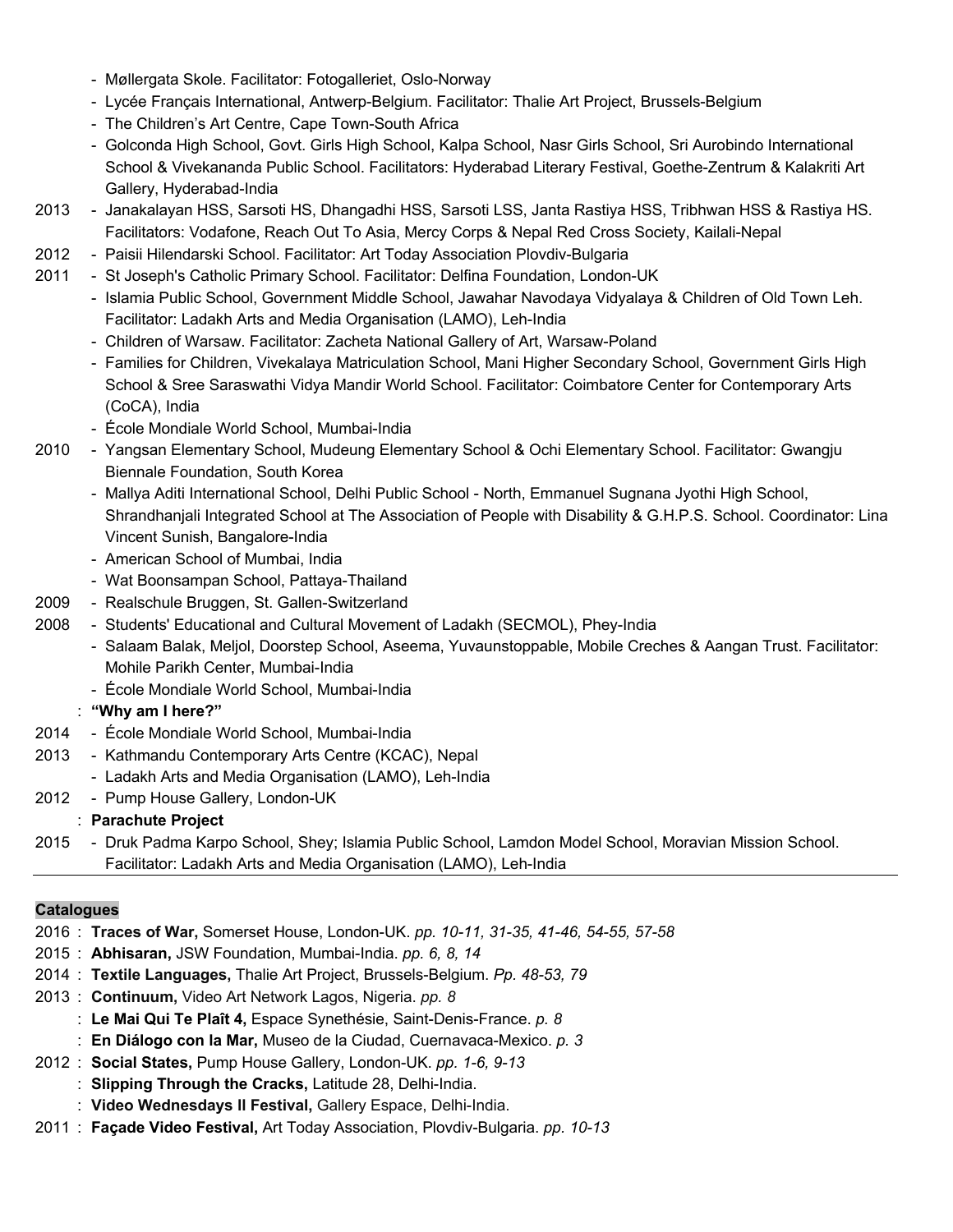- : **Generation in Transition,** Zacheta National Gallery of Art, Warsaw-Poland. *pp. 2-3, 5, 9*
- : **I am here,** Jaaga, Bangalore-India. *p. 7*
- 2010 : **Frictive Familiarities,** Biografteatern Rio, Stockholm-Sweden. *pp. 14-15*
	- : **Emerging Asian Artists,** Gwangju Biennale Foundation, South Korea. *pp. 27, 47, 88-89*
	- : **India Awakens. Under the Banyan Tree,** Essl Museum, Klosterneuburg-Austria. *pp. 72-75, 173*
	- : T**he Flower of May,** Gwangju Museum of Art & Kuntshalle Gwangju, South Korea. *pp. 9, 58-63, 192-194*
	- : **Experimenter 2010-2011,** Experimenter, Calcutta-India. *pp. 2, 32, 35-37, 122-123*
- 2009 : **Lo Real Maravilloso: Marvelous Reality,** Gallery Espace, Delhi-India. *pp. 14, 22, 38-39, 166, 169, 195*
	- : **Video Wednesdays at Gallery Espace**, Gallery Espace, Delhi-India. *pp. 6, 18*
	- : **Living off the Grid,** Anant Art, Noida-India. *Selected Pages*
	- : **Ctrl+Alt+Del,** Arushi Arts, Delhi-India. *pp. 47, 57*
	- : **Immersions - The White Cube Project,** Anant Art, Delhi-India. *Selected Pages*
	- : **Re-visioning Materiality-II,** Gallery Espace, Delhi-India.
- 2008 : **Indian Art, The New International Sensation,** Tao Art Gallery, Mumbai-India. *p. 150*
	- : **Still Moving Image,** Devi Art Foundation, Gurgaon-India. *pp. 14, 33, 67*
	- : **Outer Circle,** Arts I, Delhi-India. *Selected Pages*
	- : **Urgent: 10ml of Contemporary Needed!** Foundation for Indian Contemporary Art (FICA), Delhi. *pp. 8-9, 13, 24-28*
	- : **Click! Contemporary Photography in India,** Vadehra Art Gallery, Delhi-India & Fotomedia, Delhi-India.
	- *pp. 6, 126-127*

## **Selected Bibliography**

- 2017 : *Urbanscape - Installation as Art,* Architecture, India, Volume 10 Issue 12 Jan\*\*
- 2016 : *Baptist Coelho reflects on his Leverhulme residency at King's,* Ottilie Thornhill, King's College London, UK, 22 Dec\*\*\*
	- : *Discover Traces of War with Three International Artists,* Huzan Tata, Verve, India, 7 Dec\*\*\*
	- : *Baptist Coelho: Strokes of Conflict,* Georgina Maddox, Open, India, 16 Nov\*\*\*
	- : *Traces Of War - India's Baptist Coelho on Siachen and the British Army in Iraq,* Sailesh Ram**,** Asian Culture Vulture, UK, 11 Nov\**\*\**
	- : *Conflict turns contemporary art,* Gargi Gupta, DNA, India*,* 6 Nov\*
	- *: Traces of War - An Exhibition about War and its Intersection with the Everyday,* King's College London, UK, 4 Nov\*\*\*
	- : '*Traces Of War' at King's College London,* Amanda Avery, Blouin Artinfo, UK, 1 Nov\*\*\*
	- : *Art Interprets War,* Avantika Bhuyan, Mint, India, 29 Oct\*
	- : *Traces of War,* Matt Breen, TimeOut London, UK, 29 Oct\*\*\*
	- : *Major new art exhibition at King's College London,* Kim Rule, Choice, UK, 29 Oct\*\*\*
	- : *Reimagining War beyond its exceptionality,* Charlotte Harding, British Journal of Photography, UK, 28 Oct\*\*\*
	- : *Traces of War,* Daisy Schoenaich-Carolath, The World Weekly, UK, 27 Oct\*\*\*
	- : Major New Exhibition from King's College London Features 3 International War Artists, Art Fix Daily, UK, 27 Oct\*\*\*
	- : *Traces of War at King's College London,* Chris Fitch, Geographical, UK, 26 Oct\*\*\*
	- : *Artists are showing how we interact with war and conflict daily with new exhibition at King's College London*, Jessie Thompson, Evening Standard, UK, 21 Oct\*\*\*
	- : *'Attempts to Contain': India's Baptist Coelho, winner of 2016 Sovereign Asian Art Prize - artist profile,*  lily Tekseng, Art Radar, Hong Kong, 23 Aug\*\*\*
	- : *Baptist Coelho Launch at King's College London,* King's College London, UK, 1 Aug\*\*\*
	- : *Artist in Residence, Baptist Coelho, wins Sovereign Asian Art Prize,* King's College London, UK, 13 Jun\*\*\*
	- : *Baptist Coelho wins Sovereign Art Prize***,** Ran Dian, Hong Kong, 3 Jun\*\*\*
	- : *Identity: The Arts Hour,* Nikki Bedi, BBC World Service Radio, UK, 18 Apr\*\*\*\*\*
	- : *Art, Conflict, and the Everyday - Traces of War Launch Event,* Laurie Benson, Strife, UK, 18 Apr\*\*\*
	- : *Baptist Coelho launch marks Traces of War exhibition***,** King's College London, UK, 18 Apr\*\*\*
	- : *Baptist Coelho shares tips for younger artists,* Magdalena Dobosz, Mindscape Coaching, UK, 18 Apr\*\*\*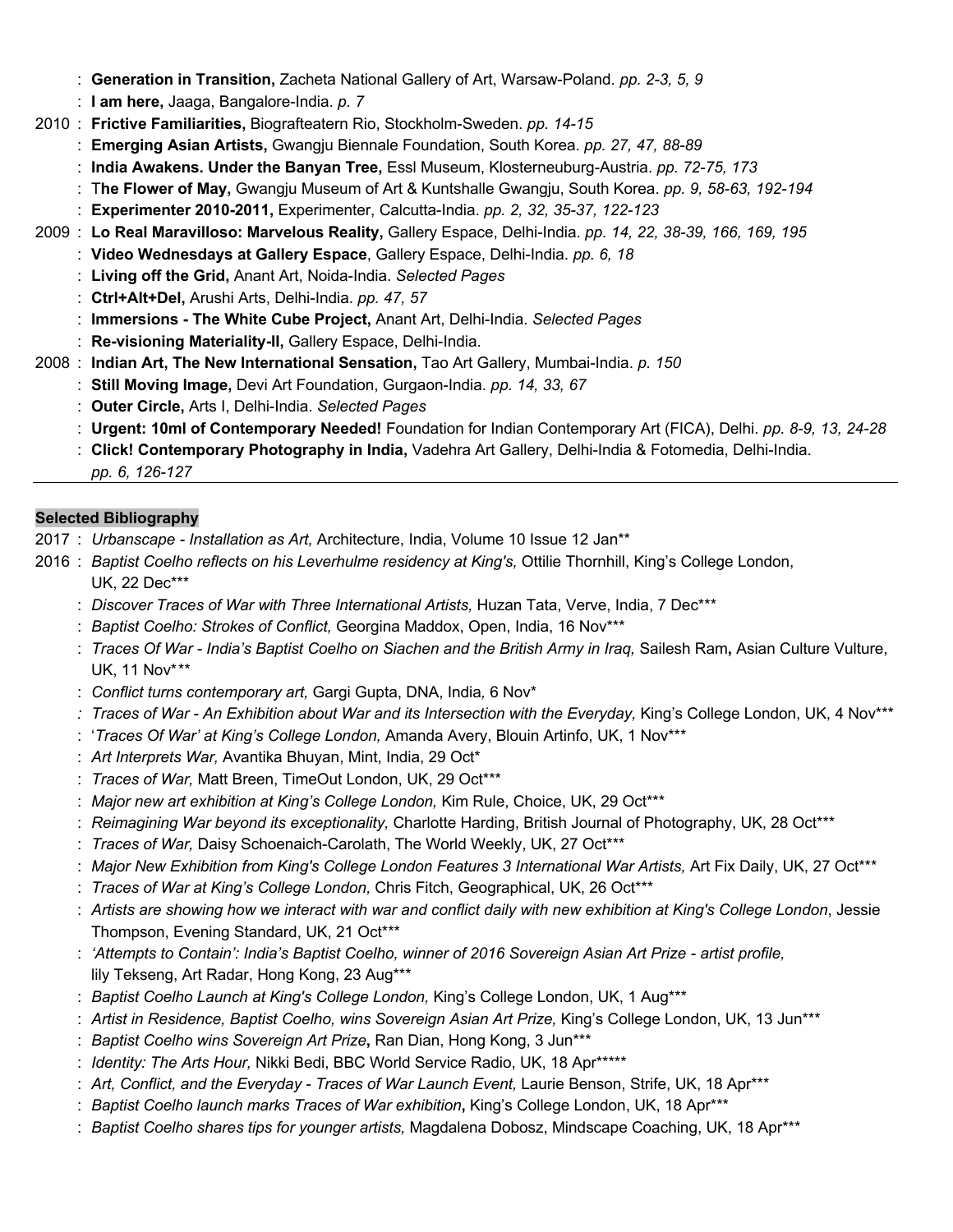- : *Thread by Thread,* LAMO Newsletter, India, Volume 1 Issue 3 Jan*\**
- 2015 : *Baptist Coelho Thread by Thread,* Arts Illustrated, India, Volume 3 Issue 4 Dec 2015-Jan 2016\*\*
	- : *Exploring untold stories,* Askari Jaffer**,** Hans India, India, 15 Oct\*
	- : *What it means to be a soldier,* Neeraja Murthy**,** The Hindu, India, 13 Oct\*
	- : *Fabric of The Borders,* Rajitha S**,** The New Indian Express, India, 9 Oct\*
	- : *Mumbai artist set to take city on a journey to Siachen, Deepu Joseph, The Times of India, India, 9 Oct<sup>\*</sup>*
	- : *All set for his big show,* Jaywant Naidu**,** Deccan Chronicle, India, 8 Oct\*
	- : *The (Un)Making of a Man: The Work of Baptist Coelho,* Janice Pariat, Marg, India, Sep-Dec\*\*
	- : *Living Art,* Christine Machado, The Goan, India, 20 Sep\*
	- : *State of Art: Moments in Time,* Shannon Tellis, Redbull Culture, India, 16 Sep\*\*\*
	- *: Art Explosion,* Ashiesh Shah, Platinum, India, Sep\*\*
	- : *The 5 exhibitions you can't afford to miss this art season,* Rosalyn DMello, Vogue, India, 26 Aug\*\*\*
	- : *Air Bender,* Karanjeet Kaur, Mint, India, 22 Aug\*
	- *: Air (Travel) with artist Baptist Coelho,* Mint, India, 20 Aug\*\*\*
	- : *Mission Siachen,* Soma Das, Hindustan Times, India, 15 Aug\*
	- : *Between here and there,* Mid Day, India, 16 Aug\*
	- *: Three Artists to follow,* Elle Decor, India, Aug-Sept\*\*
	- *: Art & Design,* Architectural Digest, India, Aug\*\*
	- : *Art review: thread by thread,* Rinchen Dolkar, Stawa, India, Volume 2 Issue 6 June\*\*
	- : *Thread by Thread exhibition by Baptist Coelho,* Hajira Bano Balkhang, Reach Ladakh, India, 16-31 May\*
- 2014 : *Baptist Coelho, under my skin... under your skin,* Nosana Sondiyazi, Afrikadaa, Africa/France*,* Nov-Dec N°8\*\*\* : *Airplanes and Aspirations,* Sangeetha Devi Dundoo, The Hindu, India, 30 Jan\*
- 2013 : *Delving into life,* The Himalayan, Nepal, 6 Apr\*
	- : *A conversation about Sculpture,* Diana Campbell, Frieze, UK, 21 Feb\*\*\*
- 2012 : *Baptist Coelho in Paris,* Sanjana Gupta, Saffronart, India, 23 Jul\*\*\*
	- : *When Saying is Protesting - Unspoken Stories,* Franck Barthelemy, Art Etc, India, 28 May\*\*
	- : *Social States Exhibition @ The Pump House Gallery,* Jon Aye, Weekend Notes, UK, Apr\*\*\*
	- : *Social States,* e-flux, USA, Mar\*\*\*
	- : *Finally Found My Room Full of Toys,* Janice Pariat, The Fuschia Tree, India, Mar\*\*\*
	- : *10 Emerging Indian Artist,* Veeranganakumari Solanki, Art.Investment, Taiwan, No. 51 Jan\*\*
- 2011 : *Moscow Bombay Connection,* Franck Barthelemy, Art Etc, India, Volume 2 No. 3\*\*
	- : *WOK - Wszystko O Kulturze,* Ewa Szabłoska, TVP 2, Poland, 5 Sept\*\*\*\*
		- : *Aam Aadmi Ka Pairokaar,* Anurag Yadav, India Today, 1 June\*\*
		- : *Wings of Fire,* Nithya Sivashankar, The Hindu, India, 7 Mar\*
		- : *Paper Airplane Project,* The Hindu, India, 24 Feb\*
- 2010 : *You can't afford to have emotions out there, Works of Baptist Coelho, Veeranganakumari Solanki, Art Etc, India, Volume 1 No.* 3\*\*
	- : *The Power List,* Deepanjana Pal, Elle, India, Nov\*\*
	- : *The Dream Home Project,* TimeOut Bangalore, India, 3 Issue 2, 6-19 Aug\*\*
	- : Miyi Bae, Gwangju Foreign Language Network, South Korea, 13 May\*\*\*\*\*
	- : *Baptist Coelho's 'I think of my brother's only one child named Deepthi',* Veeranganakumari Solanki, Take, India, Volume l Issue 1 - Jan-Mar\*\*
- 2009 : *Amrita Gupta Singh in conversation with Baptist Coelho,* Amrita Gupta Singh, Art & Deal, India, 6. No. 3 Issue No. 29\*\*
	- : *Smalltalk,* Helen Lagger, Berner Kulturagenda, Switzerland, 19-25 Nov\*
	- : *Baptist Coelho stellt im Grand Palais aus,* Berner Kulturagenda, Switzerland, 1-7 Oct\*
	- : *New World, New Artists,* Loonie Park, Brut, South Korea, 005 Oct\*\*
	- : *Destination Siachen,* Shreyashi Srivastava, Times of India, 23 Sept\*
	- : *Critics' Pick,* Zehra Jumabhoy, Artforum, USA, Aug\*\*\*